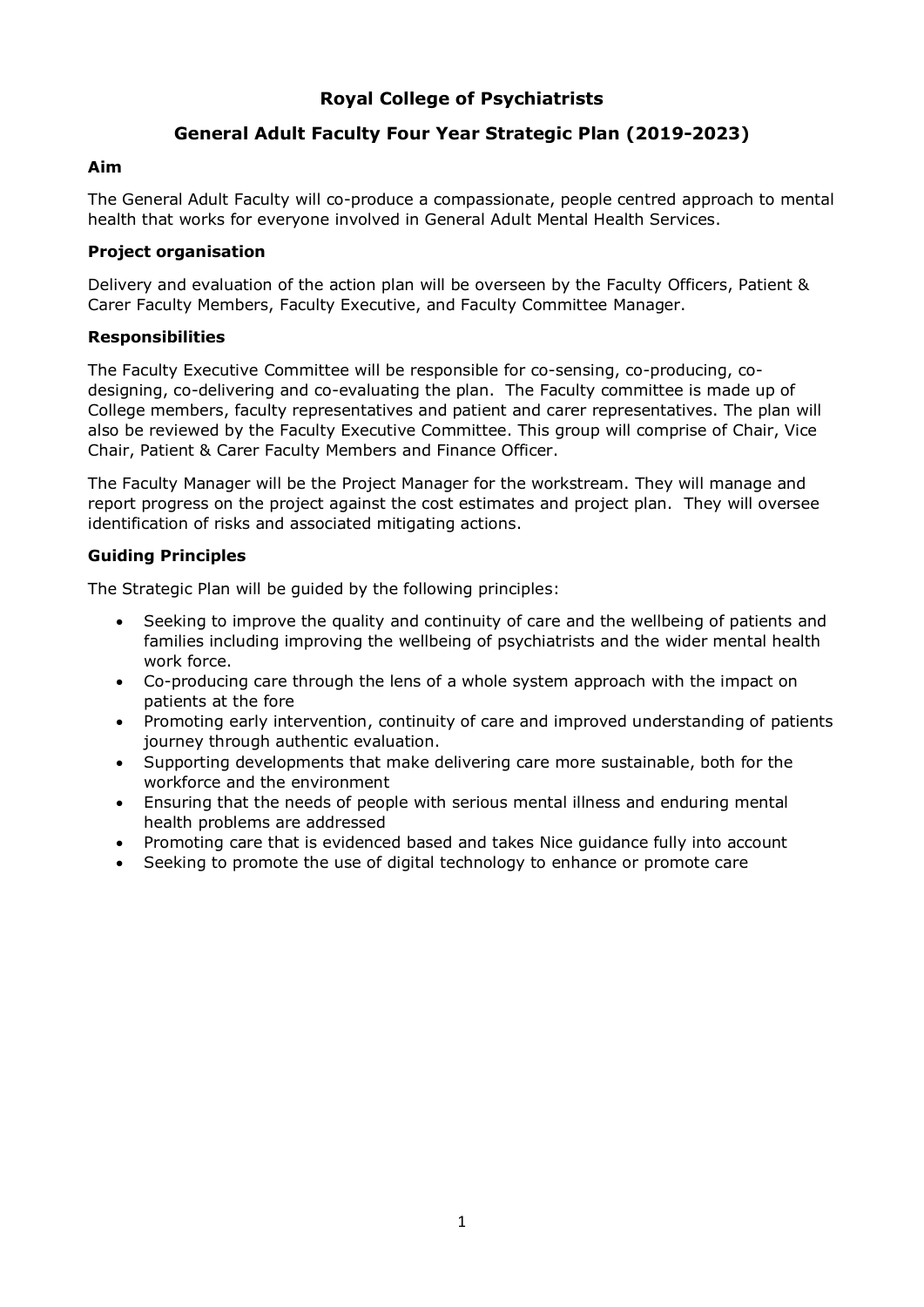## **Work streams**

# **1 Demand, capacity and data**

Working with/for members we will…

| <b>Action</b>                                                                                                            | <b>Objective</b> |
|--------------------------------------------------------------------------------------------------------------------------|------------------|
| Promote digital enablers to achieve our aims   To have a digitally literate and empowered<br>Involve patients and carers | workforce        |

Working with policy makers we will…

| <b>Action</b>                                                                                | <b>Objective</b>                                                                                                                                                                                                                          |
|----------------------------------------------------------------------------------------------|-------------------------------------------------------------------------------------------------------------------------------------------------------------------------------------------------------------------------------------------|
| Use available data to make compelling<br>arguments, and champion the need for<br>better data | Facilitate the journey that enables clinicians<br>and information analysts to move from<br>simply producing data to promoting<br>knowledge, understanding, and ultimately<br>wisdom (better management, both clinical<br>and operational) |
| Commission research                                                                          | Holistic evaluation of current informatics<br>developments across the country                                                                                                                                                             |

# **2 Coproduction**

Working with/for members we will…

| <b>Action</b>                       | <b>Objective</b>                                    |
|-------------------------------------|-----------------------------------------------------|
| Organise a co-production conference | To develop practice with respect to<br>coproduction |

Working with/for patients and the public we will….

| <b>Action</b>                                                                                                                                                                                                                 | <b>Objective</b>                                                                                                                                                                                                                                                                                                                                                            |
|-------------------------------------------------------------------------------------------------------------------------------------------------------------------------------------------------------------------------------|-----------------------------------------------------------------------------------------------------------------------------------------------------------------------------------------------------------------------------------------------------------------------------------------------------------------------------------------------------------------------------|
| Co-produce a practice guideline on how to<br>co-sense and co-create compassionate<br>therapeutic environments in Acute and<br>PICU settings (The project will also look at<br>interface issues on admission and<br>discharge) | Promotion of good examples nationally.<br>Raising profile of Faculty aims with<br>stakeholders outside RCPsych.<br>Stakeholders to include other<br>charities/colleges, (OT)/Psychologists.<br>Example of co-production.<br>Honouring/recognising authentic shared<br>decision making<br>Looking at the critical role of<br>family/significant others in inpatient settings |
| Encourage policy makers to<br>recognise/promote/encourage areas to<br>adopt the planned quidance                                                                                                                              | Embed quidance principles                                                                                                                                                                                                                                                                                                                                                   |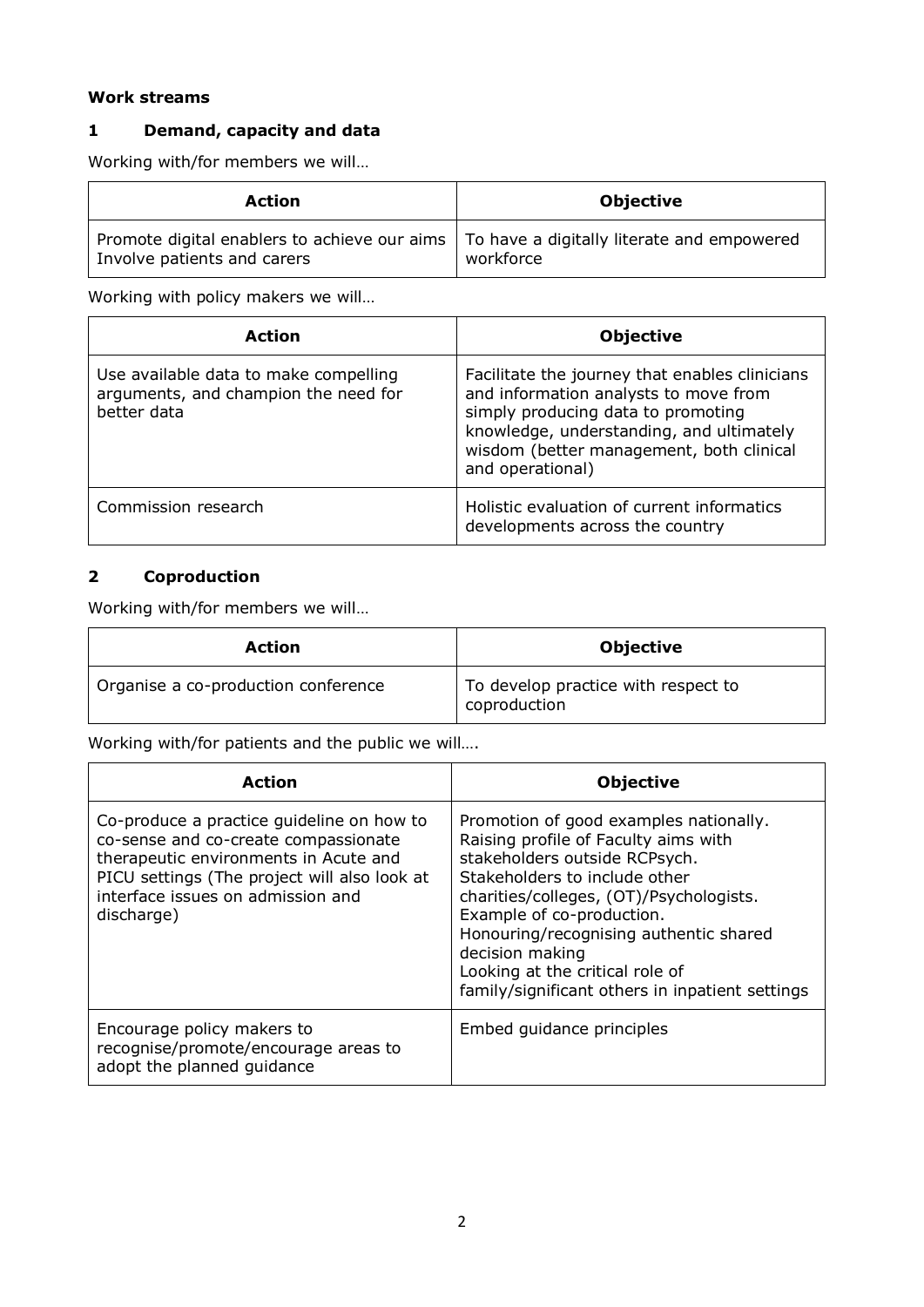# **3 Promoting good quality care**

Working with/for members we will…

| <b>Action</b>                                                                                                                                                                                                                                                                   | <b>Objective</b>                                                                      |
|---------------------------------------------------------------------------------------------------------------------------------------------------------------------------------------------------------------------------------------------------------------------------------|---------------------------------------------------------------------------------------|
| Collect good practice examples, focused on<br>an agreed range of service types.<br>Collect from patients/carers both<br>good/below standard                                                                                                                                     | Promotion of what good quality care looks<br>like.                                    |
| Work with other faculties in the RCPsych<br>and other Royal Colleges to produce<br>examples of and make recommendations<br>for good interface management, where<br>patients transition from one service to<br>another to improve professional<br>communication and patient care | Improve continuity of care                                                            |
| Produce a report on Models of Care                                                                                                                                                                                                                                              | Working with policy makers to take onboard<br>findings, linking to LTP implementation |
| Develop a NICE concordance calculator                                                                                                                                                                                                                                           | Promotion of what good quality care looks<br>like                                     |

Working with/for patients and the public we will….

| <b>Action</b>                                                                                                                                                                                                                                                                                                                                                  | <b>Objective</b>                                                                                    |
|----------------------------------------------------------------------------------------------------------------------------------------------------------------------------------------------------------------------------------------------------------------------------------------------------------------------------------------------------------------|-----------------------------------------------------------------------------------------------------|
| Collaborate with the CAP Faculty, and<br>College Lead on 0-25 work<br>Patient/Carer collaboration                                                                                                                                                                                                                                                              | Improve care for young people                                                                       |
| Engage with partners on youth and student<br>mental health                                                                                                                                                                                                                                                                                                     | Improve care for young people                                                                       |
| Have a detailed public facing approach to<br>influence, monitor and evaluate the NHS<br>Long Term Plan for General Adult Services<br>Work with comms, PTC, curriculum<br>committee, Leadership and<br>Management Committee<br>Work with RCGP<br>Reach out to media to generate debate<br>Coproduce with charities/others<br>Set agenda for national discussion | Seek to improve the quality and continuity<br>of care and the wellbeing of patients and<br>families |